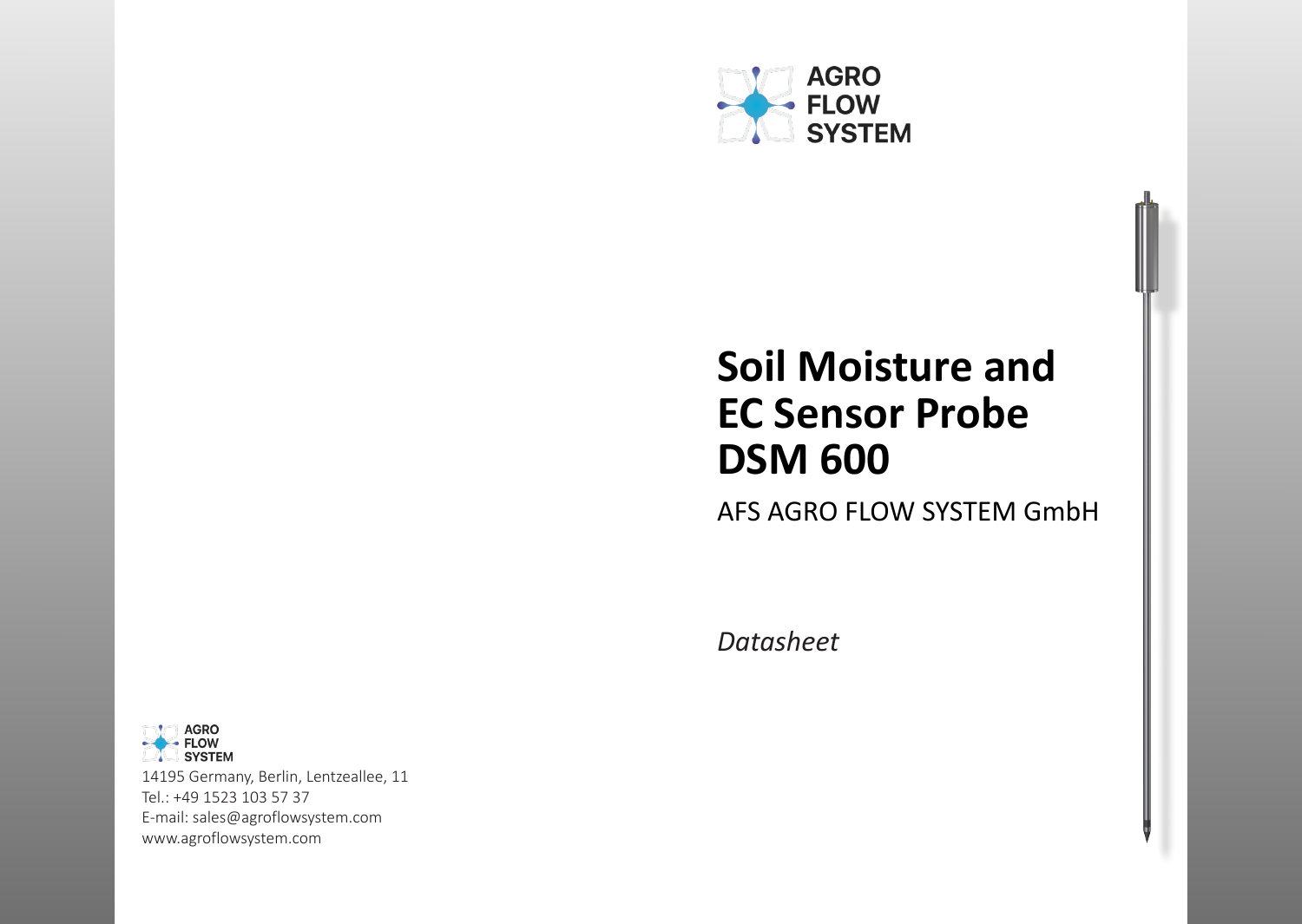| 1.              | Description and Intended Use    |   |
|-----------------|---------------------------------|---|
| 2.              | <b>Technical Specifications</b> | 4 |
| $\mathcal{B}$ . | Care and maintenance            | 5 |
| 4.              | Safety measures                 | 5 |
| -5.             | <b>Note</b>                     | 5 |
| 6.              | Warranty information            | რ |

# CONTENTS CONTENTS CONTENTS CONTENTS CONTENTS CONTENTS CONTENTS CONTENTS CONTENTS CONTENTS OF THE CONTENTS OF THE CONTENTS OF THE CONTENTS OF THE CONTENTS OF THE CONTENTS OF THE CONTENTS OF THE CONTENTS OF THE CONTENTS OF T

Soil Moisture and EC Sensor Probe DSM 600 is a precision device for measuring the volumetric moisture content of soil and soil electrical conductivity in field conditions, which allows measuring soil moisture and conductivity at depths up to 60 cm. The sensor runs together with the portable loggers of AFS AGRO FLOW SYSTEM Company. Widely used in agriculture to obtain the physical characteristics of the soil for further study.

Moisture and electrical conductivity measuring of the soil before planting will help determine the optimal time for farming processes which will make them more effective. Use a sensor to evaluate the moisture and electrical conductivity of the soil during the entire vegetation period for making decisions concerning irrigation.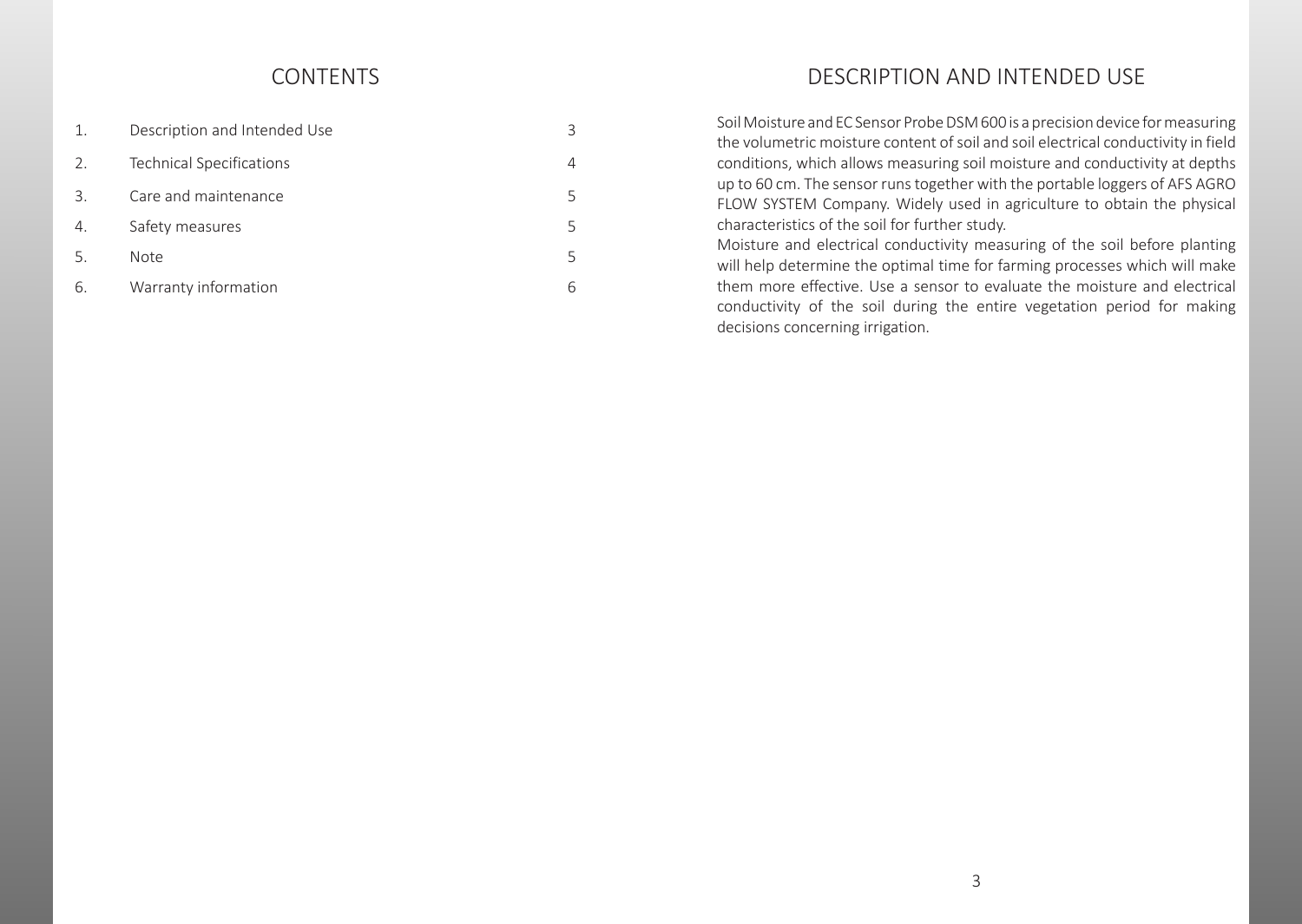# TECHNICAL SPECIFICATIONS CARE AND MAINTENANCE

| Model                            | <b>DSM 600</b>                         |
|----------------------------------|----------------------------------------|
| Device dimensions                | 850x28 mm                              |
| Case dimensions (WxHxD)          | 50x900x50 mm                           |
| Weight                           | 750 g                                  |
| Maximum loading weight           | 100 kg                                 |
| Units of measure (Soil moisture) | % VWC                                  |
| Units of measure (Soil EC)       | $\mu$ S/cm                             |
| Measuring range (Soil moisture)  | from 0% to saturation                  |
| Measuring range (Soil EC)        | from 0 to 7000 μS/cm                   |
| Accuracy (Soil moisture)         | ±3% VWC                                |
| Accuracy (Soil EC)               | ±5% (at 20°C)                          |
| Resolution (Soil moisture)       | 0,1% VWC                               |
| Resolution (Soil EC)             | $10 \mu S/cm$                          |
| Max measuring depth              | 60 cm                                  |
| Measuring step                   | 5 cm                                   |
| Operation temperature            | from $+5^{\circ}$ C to $+40^{\circ}$ C |
| Sensor housing                   | Stainless steel                        |

#### **Transportation terms:**

Transport the device and its additional parts in the case provided in the delivery kit, by any transport if the device is protected from atmospheric precipitation and high temperatures. Be careful when transporting, in order to avoid mechanical damages.

### **Storage conditions:**

Keep the device and its additional parts in the case provided in the delivery kit, in ventilated areas at a temperature from +5˚С to +45˚С and relative air humidity to 85%.

Avoid sudden temperature changes, it can lead to condensation inside the device and disrupt its performance in use.

# SAFETY MEASURES

### **Do not**

- use the sensor on the ground that contains a lot of solid parts;
- apply excessive force when measuring, in order to avoid sensor damage;
- open the device housing;
- work with the device in case of a malfunction.

#### **Important**

- to start the work with the device after a detailed review of the user manual;
- transfer in the case provided in the delivery kit;

• while loading, unloading and transport avoid strong impacts, which can lead to mechanical damage.

# **NOTE**

The manufacturer reserves the right to change the design and completion of the device. The pictures in the instructions and datasheet may differ from real construction and inscriptions on the sensor.